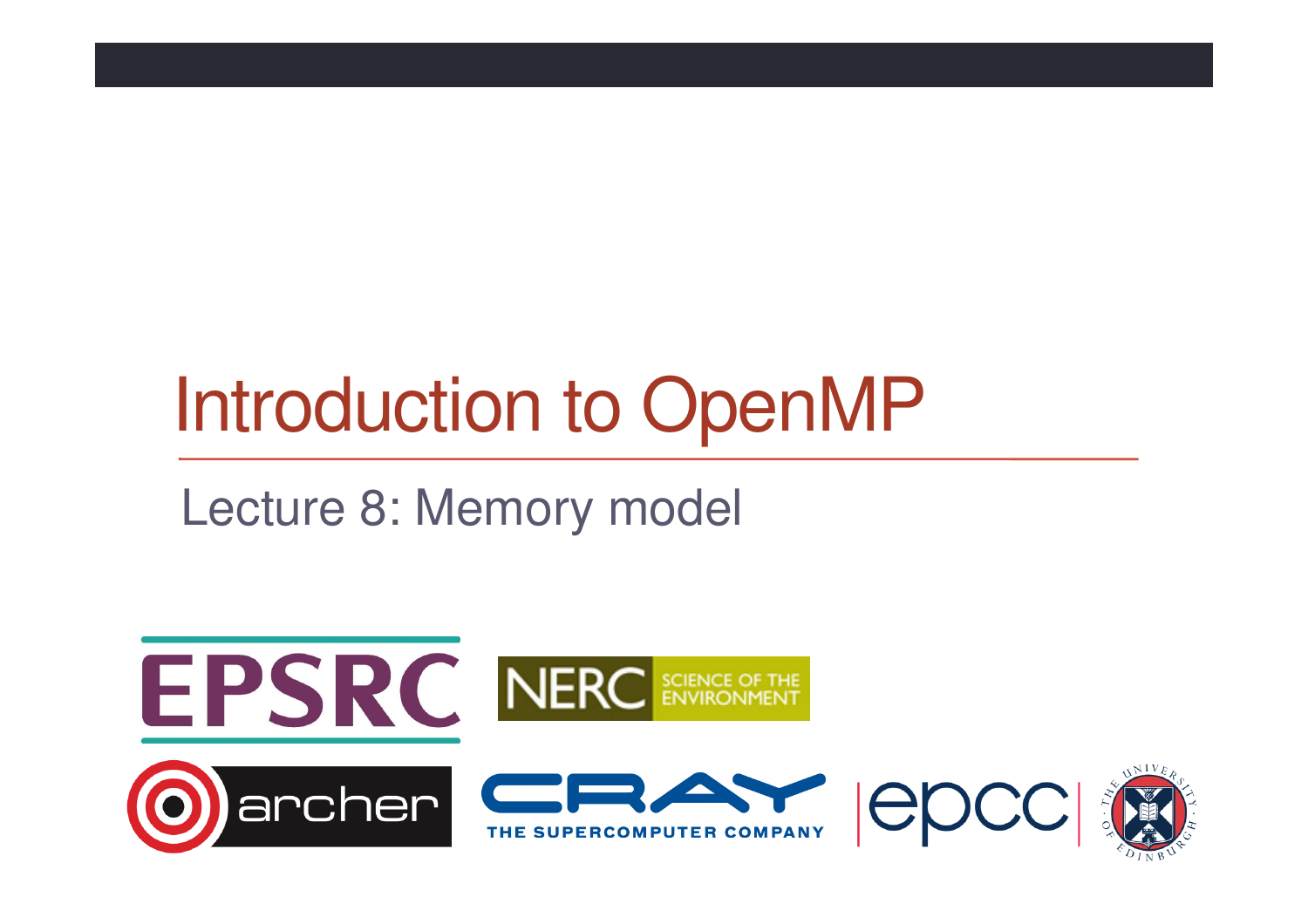### Why do we need a memory model?

- • On modern computers code is rarely executed in the same order as it was specified in the source code.
- • Compilers, processors and memory systems reorder code to achieve maximum performance.
- Individual threads, when considered in isolation, exhibit *as-if-serial* semantics.
- Programmer's assumptions based on the memory model hold even in the face of code reordering performed by the compiler, the processors and the memory.



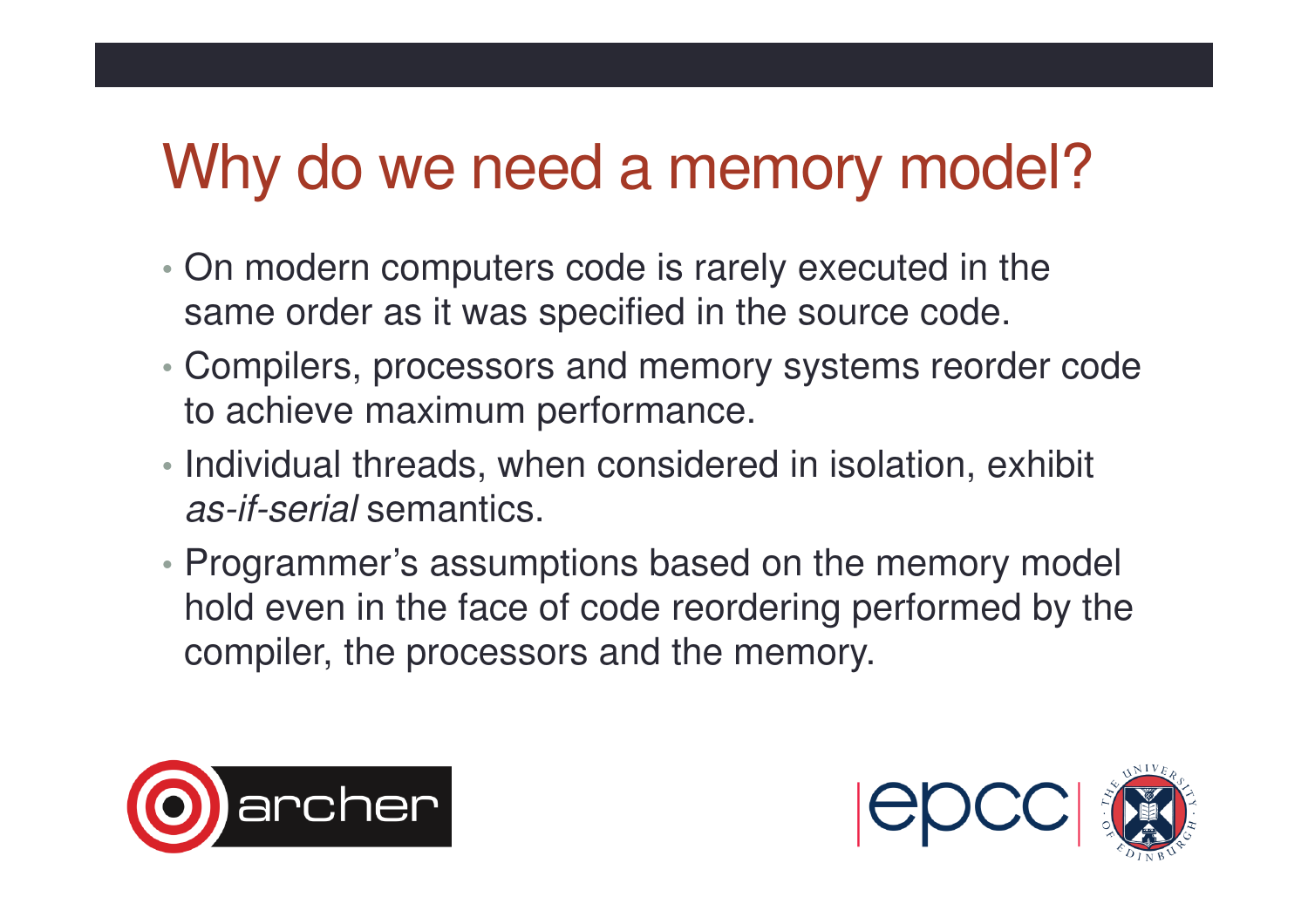### Example

 • Reasoning about multithreaded execution is not that simple.

**T1 T2** x=1; int r1=y; y=1; int r2=x;

- If there is no reordering and  $T2$  sees value of y on read to be 1 then the following read of x should also return the value 1.
- If code in  $T1$  is reordered we can no longer make this assumption.



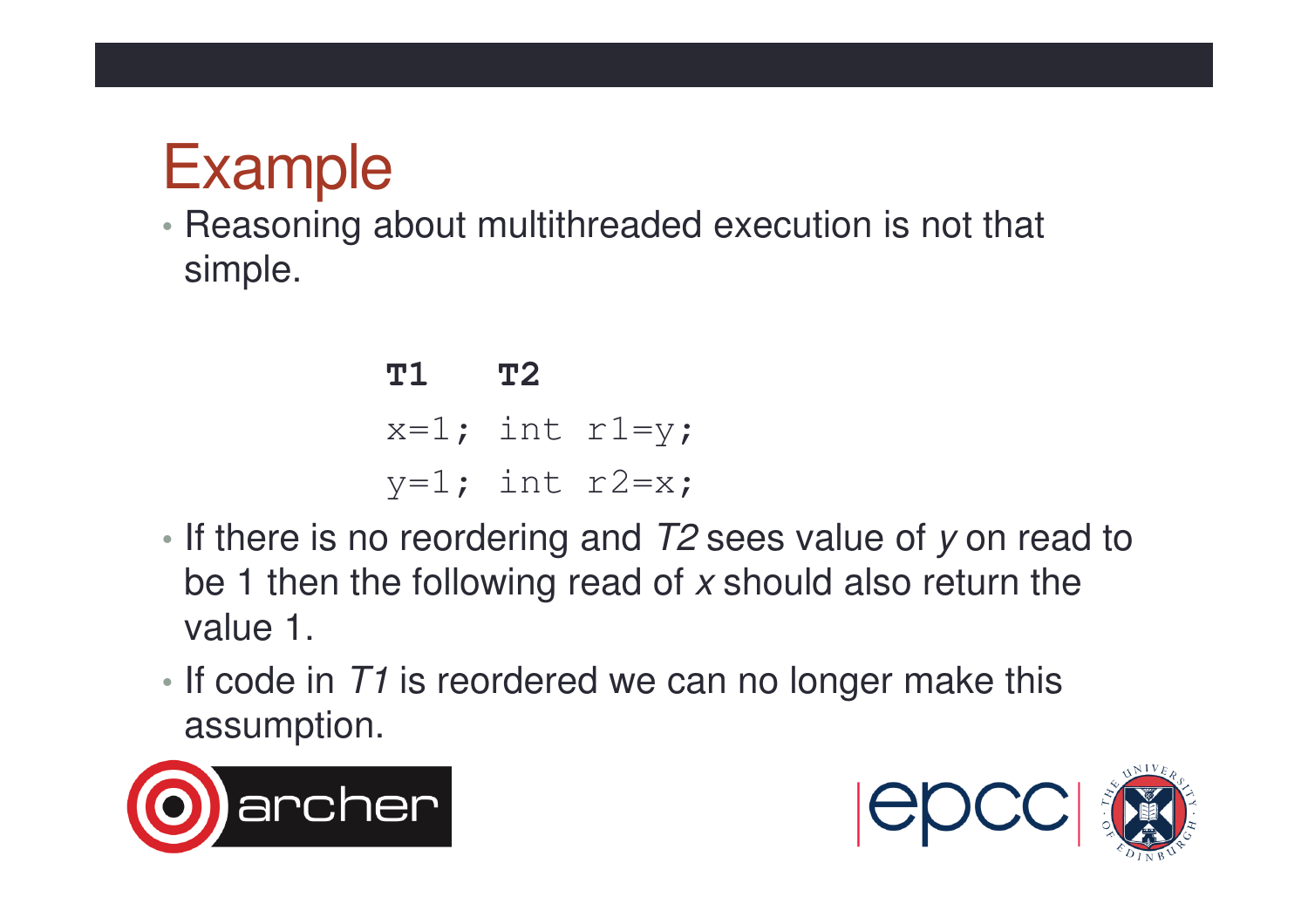### OpenMP Memory Model

- • OpenMP supports a relaxed-consistency shared memory model.
	- Threads can maintain a temporary view of shared memory which is not consistent with that of other threads.
	- These temporary views are made consistent only at certain points in the program.
	- The operation which enforces consistency is called the flush operation



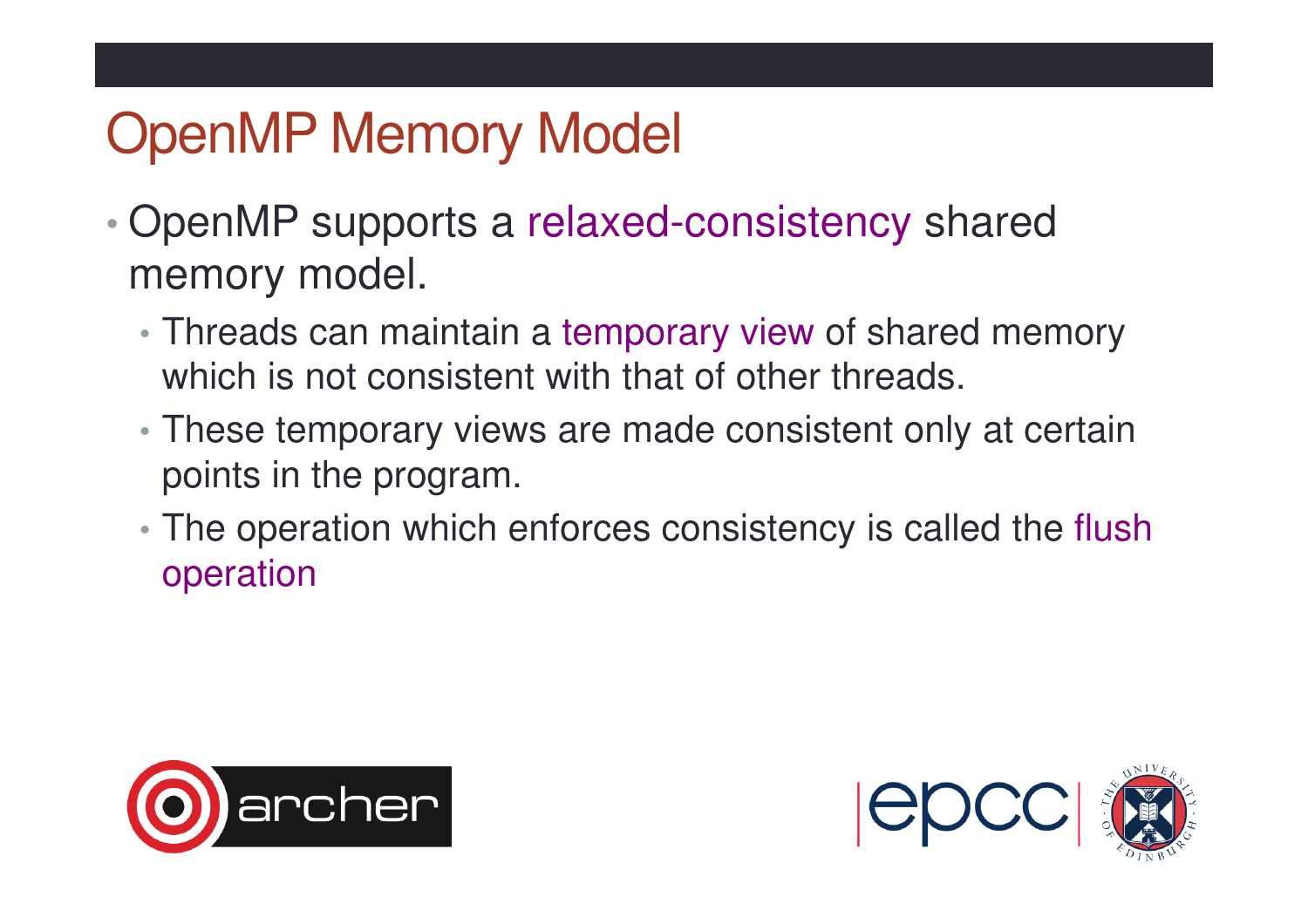#### Flush operation

- Defines a sequence point at which a thread is guaranteed to see a consistent view of memory
	- All previous read/writes by this thread have completed and are visible to other threads
	- No subsequent read/writes by this thread have occurred
	- A flush operation is analogous to a fence in other shared memory API's



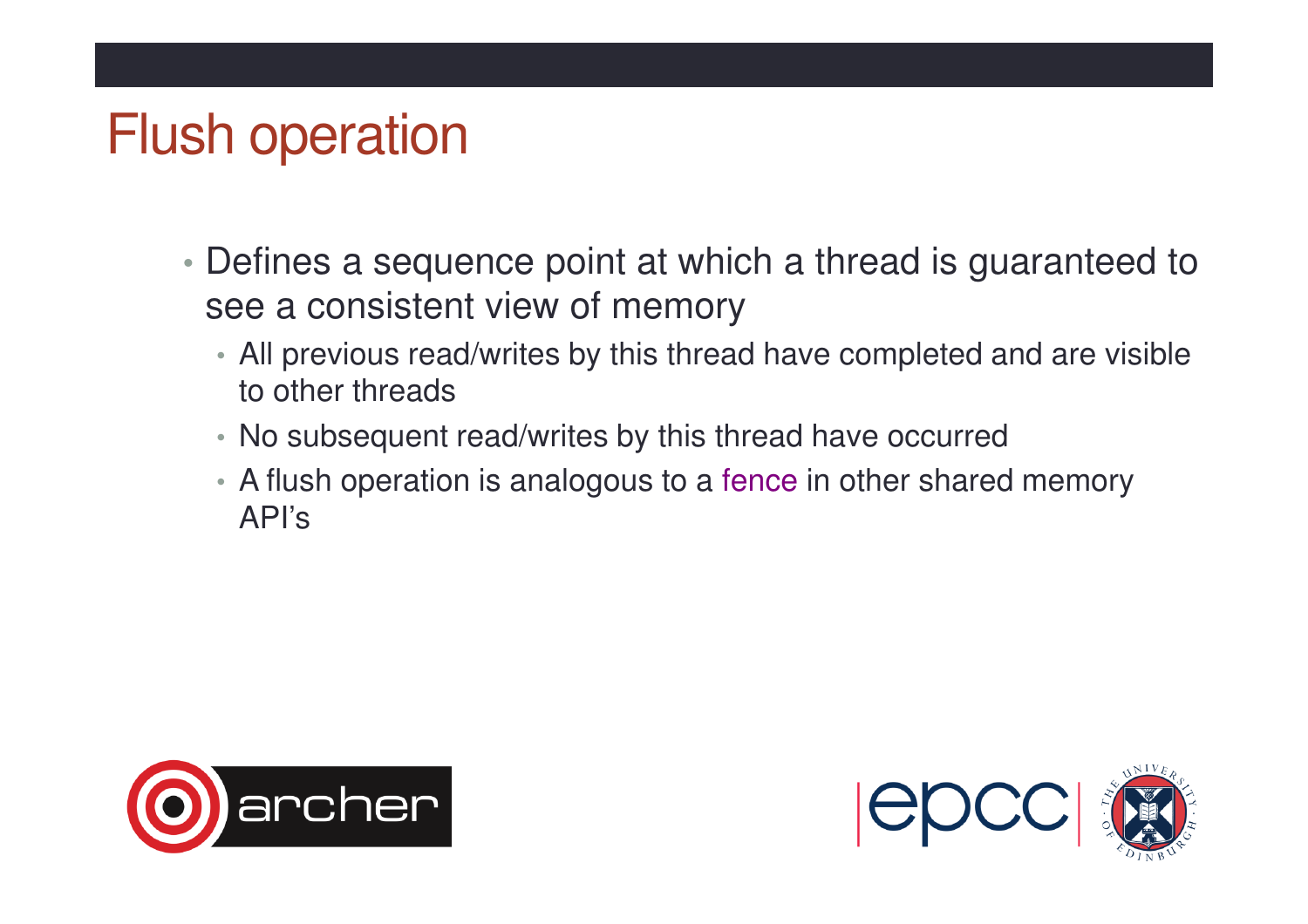#### Flush and synchronization

- • A flush operation is implied by OpenMP synchronizations, e.g.
	- at entry/exit of parallel regions
	- at implicit and explicit barriers
	- at entry/exit of critical regions
	- whenever a lock is set or unset

(but not at entry to worksharing regions or entry/exit of master regions)

• Note: using the **volatile** qualifier in C/C++ does not give sufficient guarantees about multithreaded execution.



….

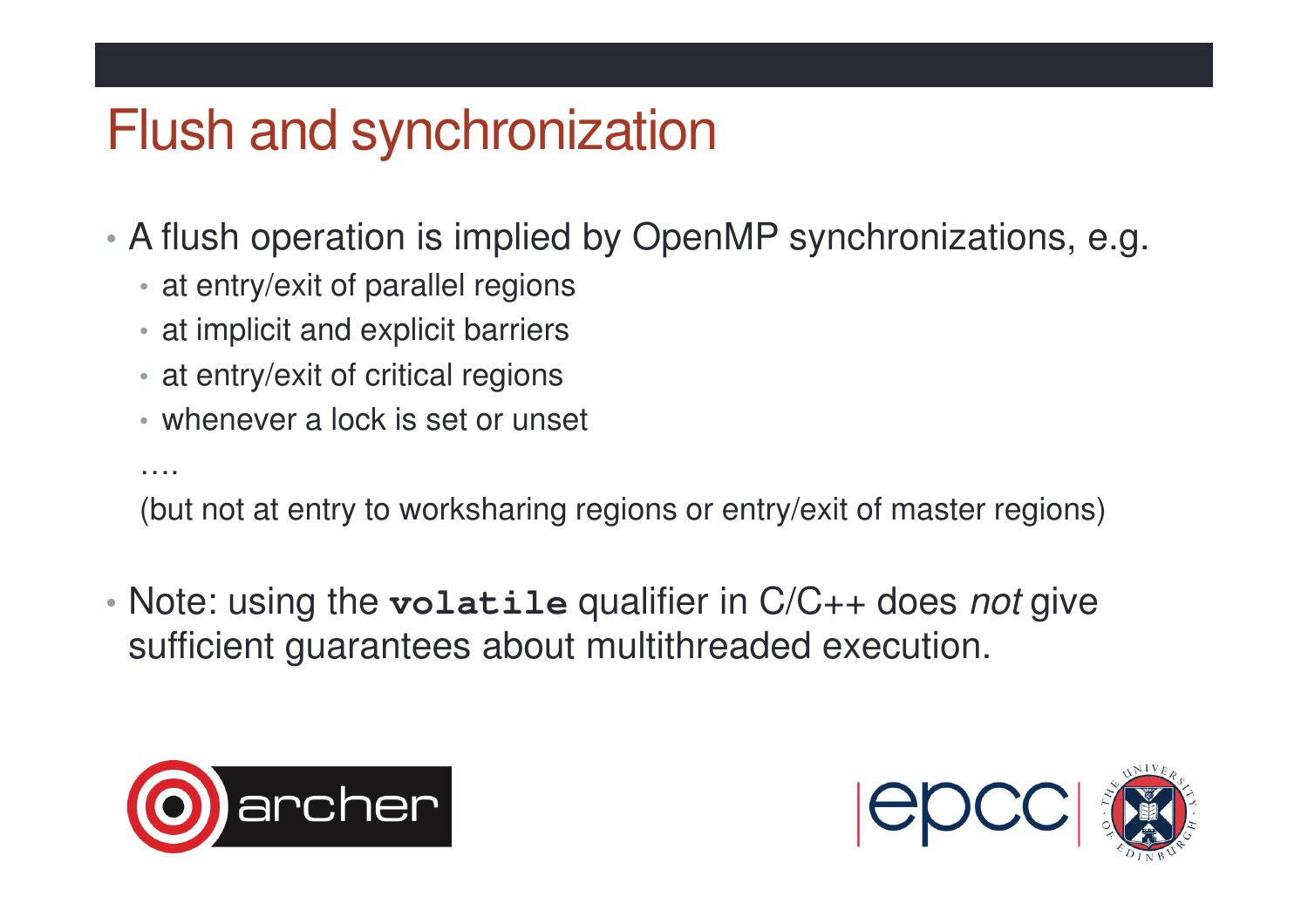### Example: producer-consumer pattern

| Thread 0      | Thread 1          |
|---------------|-------------------|
| $a = foo()$ ; | while $(!flag)$ ; |
| flag = $1$ ;  | $b = a$ ;         |

- This is incorrect code
- The compiler and/or hardware may re-order the reads/writes to a and flag, or flag may be held in a register.
- •• OpenMP has a flush directive which specifies an explicit flush operation
	- can be used to make the above example work



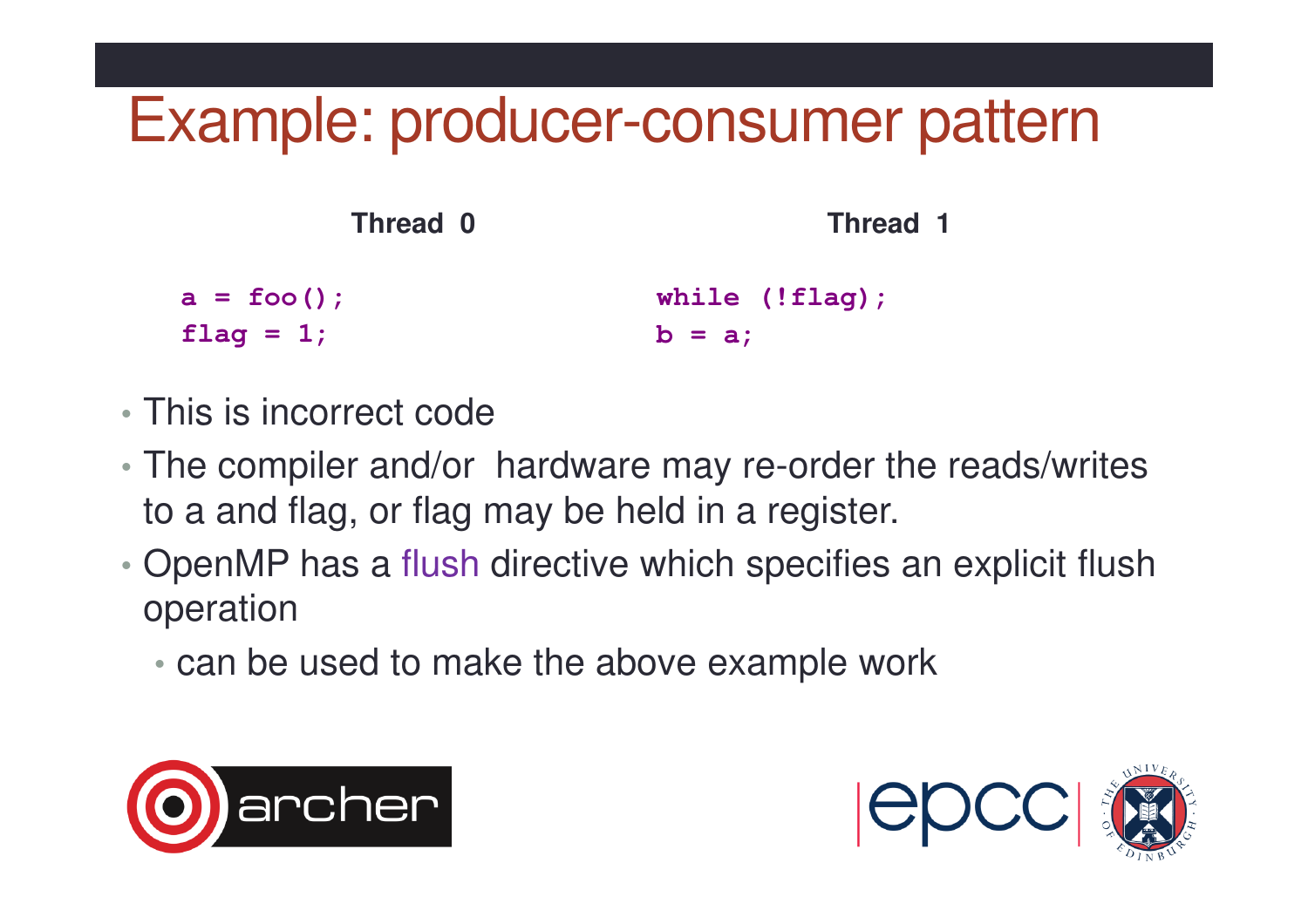# Using flush

- • In order for a write of a variable on one thread to be guaranteed visible and valid on a second thread, the following operations must occur in the following order:
	- 1.Thread A writes the variable
	- 2.Thread A executes a flush operation
	- 3.Thread B executes a flush operation
	- 4. Thread B reads the variable



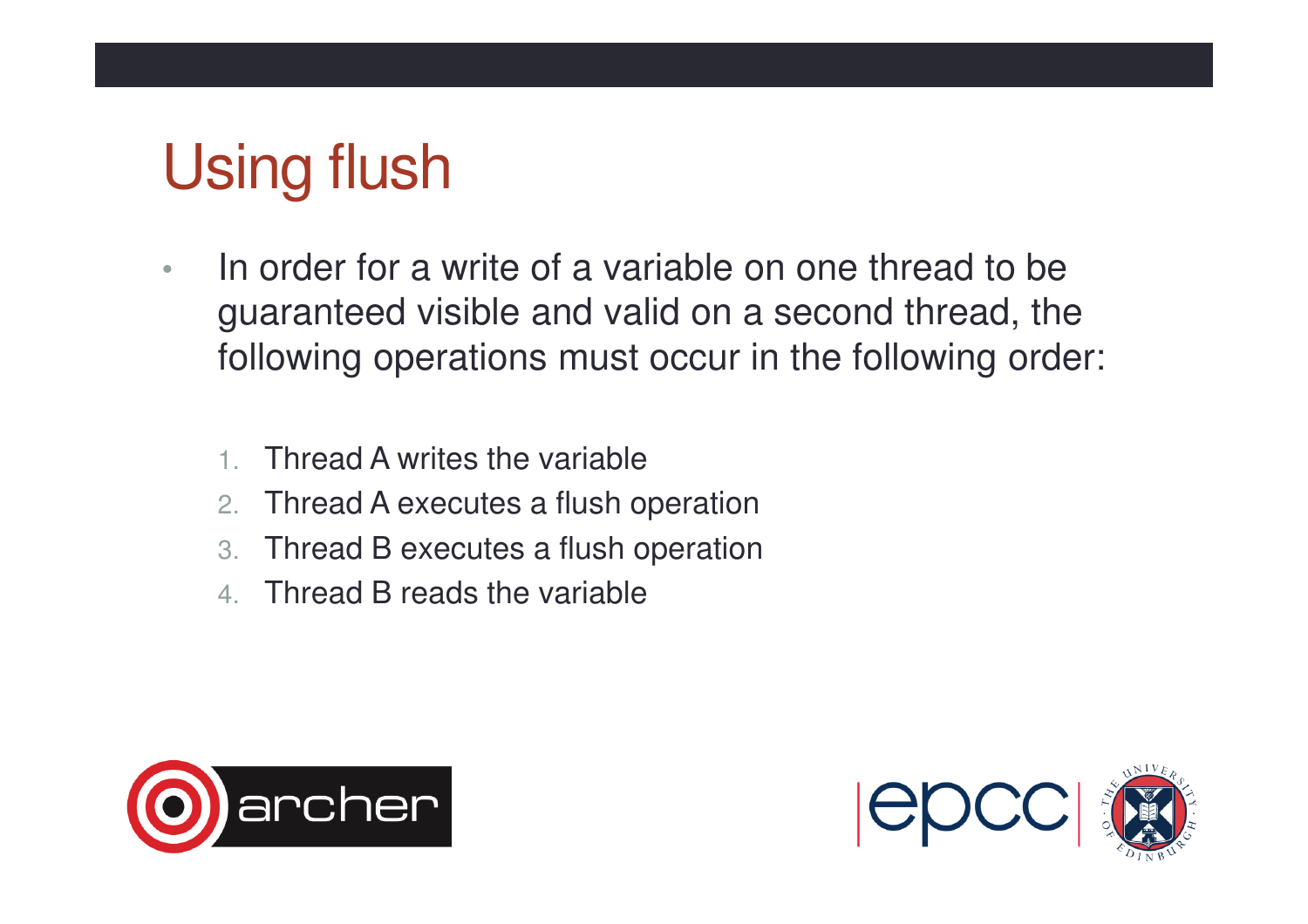#### Example: producer-consumer pattern

**Thread 0**

**a = foo(); #pragma omp flushflag = 1;#pragma omp flush**

First flush ensures **flag**is written after **a**

Second flush ensures **flag** is written to memory



```
Thread 1
#pragma omp flushwhile (!flag){#pragma omp flush} 
#pragma omp flushb = a;
```
First and second flushes ensure **flag** is read from memory

Third flush ensures correct ordering of flushes